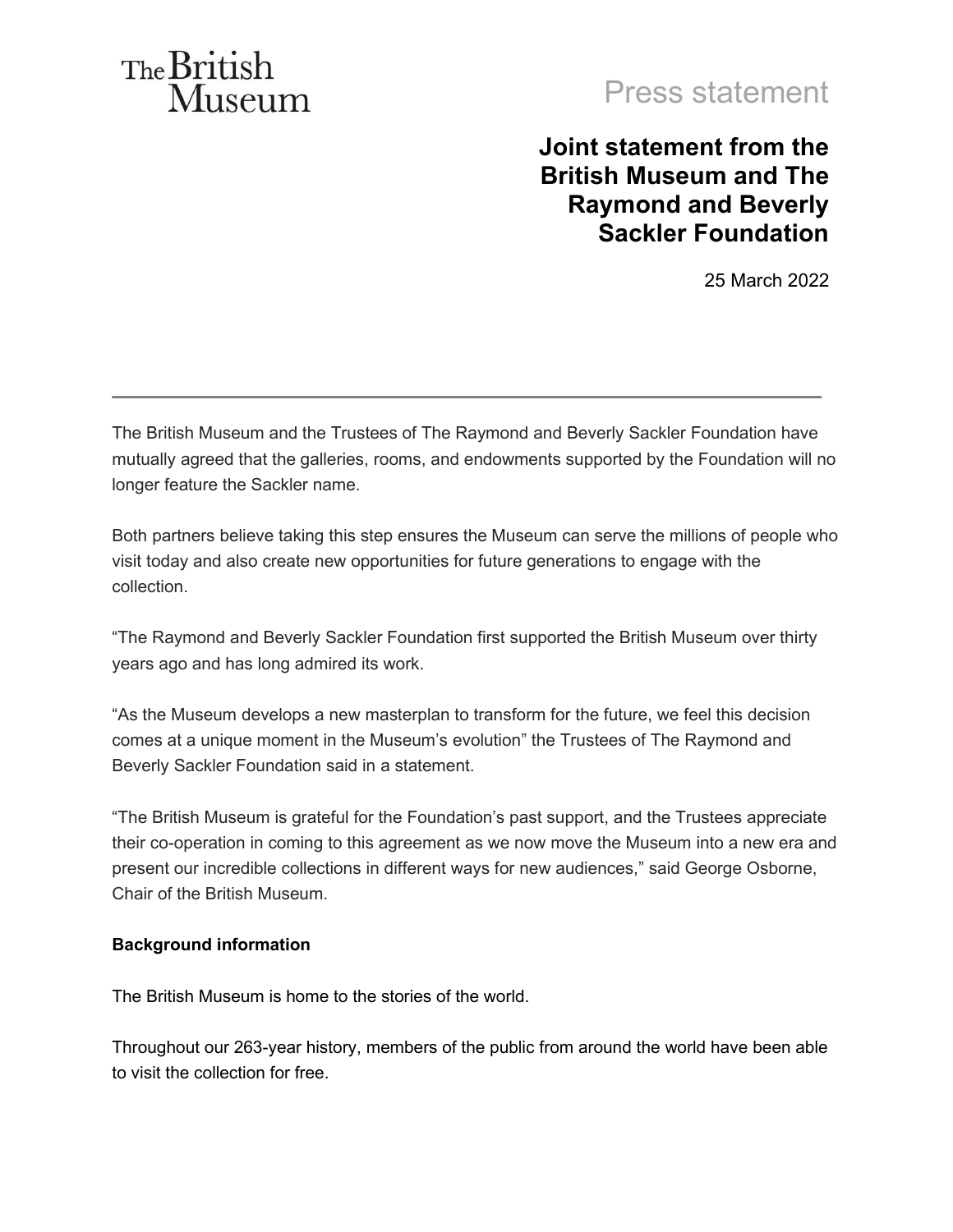From the very beginning, the British Museum was intended as a place where the stories of human cultures could be told, provoking thought, learning and understanding. Millions of people visit each year to experience an inspiring collection that tells the story of people and cultures from the earliest moments of human culture to the present day.

 The collection empowers visitors to navigate and understand the complex relationships between empires, nations and peoples whether through trade, conquest, conflict or peaceful exchange.

#### **What does this announcement mean?**

 By mutual agreement, galleries rooms and endowments supported by the Foundation in the past, will no longer feature the Sackler name.

#### **Why has the Museum decided to remove the Sacklers' name from the Galleries and Clore Centre?**

 The development of the new masterplan marks a fresh moment in the Museum's history and, through collaborative discussions, both partners felt the time was right to identify new ways to connect with the visitors of tomorrow.

#### **Why has the Museum made this decision now?**

 The Raymond and Beverly Sackler Foundation and the British Museum have worked together for over 30 years and, as early development work begins on the Museum's new masterplan, both partners believe it's a timely opportunity to take this step.

#### **How was the decision made?**

 The Raymond and Beverly Sackler Foundation are long-standing admirers of the British Museum's work, and we made this decision together through collaborative discussions which resulted in today's announcement.

#### **Why will the Sackler's name remain on the benefactors' board and the Great Court donor list?**

 The British Museum has always recognised the important relationships we have with each of our benefactors, including the historic gifts provided by the Foundation in the past and we have no plans to change this.

#### **Does the Museum plan to remove any other names from the building?**

The British Museum has no plans to review other names at this time.

#### **Will the Museum be reviewing its relationships with any other supporters?**

The British Museum has no plans to review other relationships at this time.